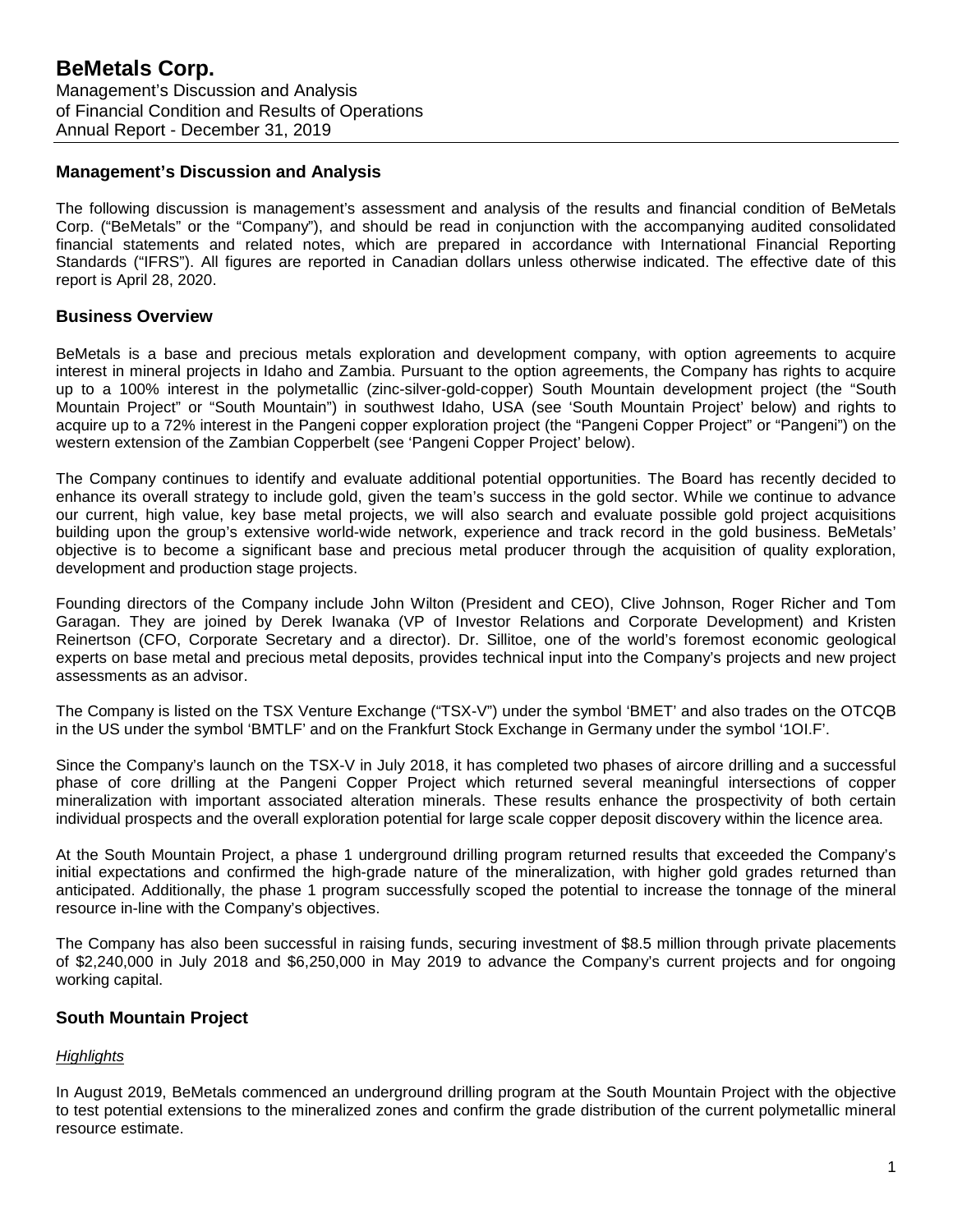Over the past year BeMetals has formed a project team based in Boise, Idaho that is focused on advancing South Mountain. This team includes key management of Thunder Mountain Gold, Inc. ("Thunder Mountain"), the Optionees of the property, who have coordinated re-establishment of the South Mountain Project site for the start of drilling. In addition, BeMetals has appointed a project manager and project geologist. Recent work at the project included a 2,250 metre drilling program. Highlights of results to date include:

- o **Drill hole SM19-002 Interval 1:** intersected 10.51 metres grading 17.81% Zinc ("Zn"), 226 grams per tonne ("g/t") Silver ("Ag"), 2.41 g/t Gold ("Au"), 1.59% Lead ("Pb"), and 0.16% Copper ("Cu")
- o **Drill hole SM19-006:** intersected 15.70 metres grading 21.27% Zn, 147 g/tAg, 8.04 g/t Au, 0.77% Pb, and 0.30% Cu
- o **Drill hole SM19-007:** intersected 12.20 metres grading 18.16% Zn, 122.6 g/t Ag, 4.41 g/t Au, 1.55% Pb, and 0.16% Cu
- o **Drill hole SM19-003:** intersected 24.17 metres grading 11.12% Zn, 267 g/t Ag, 3.44 g/t Au, 3.75% Pb, and 0.29% Cu
- o **Drill hole SM19-014 Interval 1:** intersected 15.09 metres grading 9.59% Zn, 127.1 g/t Ag, 1.50 g/t Au, 0.69% Pb, and 0.28% Cu
- o **Drill hole SM19-014 Interval 5:** intersected 8.29 metres grading 8.11% Zn, 178.7 g/t Ag, 0.48 g/t Au, 0.57% Pb, and 1.73% Cu
- o **Drill hole SM19-010 Interval 1:** intersected 7.21 metres grading 4.37% Zn, 155.2 g/t Ag, 0.13 g/t Au, 0.03% Pb, and 2.07% Cu

The results support the significant high-grade nature of the deposit, and show the robust grades in both silver and gold associated with the base metal mineralization. These results relate to drill holes completed both above (SM19-006) and below (SM19-003/005/014/016) the Sonneman level adit in an extensive area of mineralization known as the DMEA zone. Notably, drill holes SM19-014 and SM19-016 are the Company's deepest holes to intersect multiple zones of significant mineralization. This illustrates the up and down plunge potential to extend the mineralized bodies that form the deposit with further drilling to expand the high-grade resource base during future work plans. Also drill hole SM19-010 returned significant intersections of predominantly high grade copper and silver mineralization.

The phase 1 drilling program has delivered positive results on the goals of testing the drilling strategy and targeting from the existing underground infrastructure. It has also identified areas of extensions to the mineralization. More details of these results are disclosed in the Company's news releases dated October 8, 2019, November 26, 2019, and January 20, 2020, available on the Company's website at [www.bemetalscorp.com.](http://www.bemetalscorp.com/)

# *About the Project*

The South Mountain Project is a high-grade zinc/silver/gold/copper, polymetallic development project that is located approximately 70 miles southwest of Boise, Idaho. The project was intermittently mined from the late 1800s to the late 1960's and its existing underground workings remain intact and well maintained. Historic production has largely come from skarn-hosted and high-grade massive sulfide bodies that remain open for resource expansion at depth and along strike. These high-grade bodies comprise South Mountain's current mineral resource. According to historical smelter records approximately 53,642 tons of mineralized material has been mined to date. These records also indicate average grades; 14.5% Zn, 363.42 g/t Ag, 1.98 g/t Au, 2.4% Pb, and 1.4% Cu were realized.

The South Mountain Project is largely on and surrounded by private surface land, and as such, the permitting and environmental aspects of the project are expected to be straightforward. Permits are in place for exploration and BeMetals does not anticipate any significant barriers to any future development through following normal procedures at the South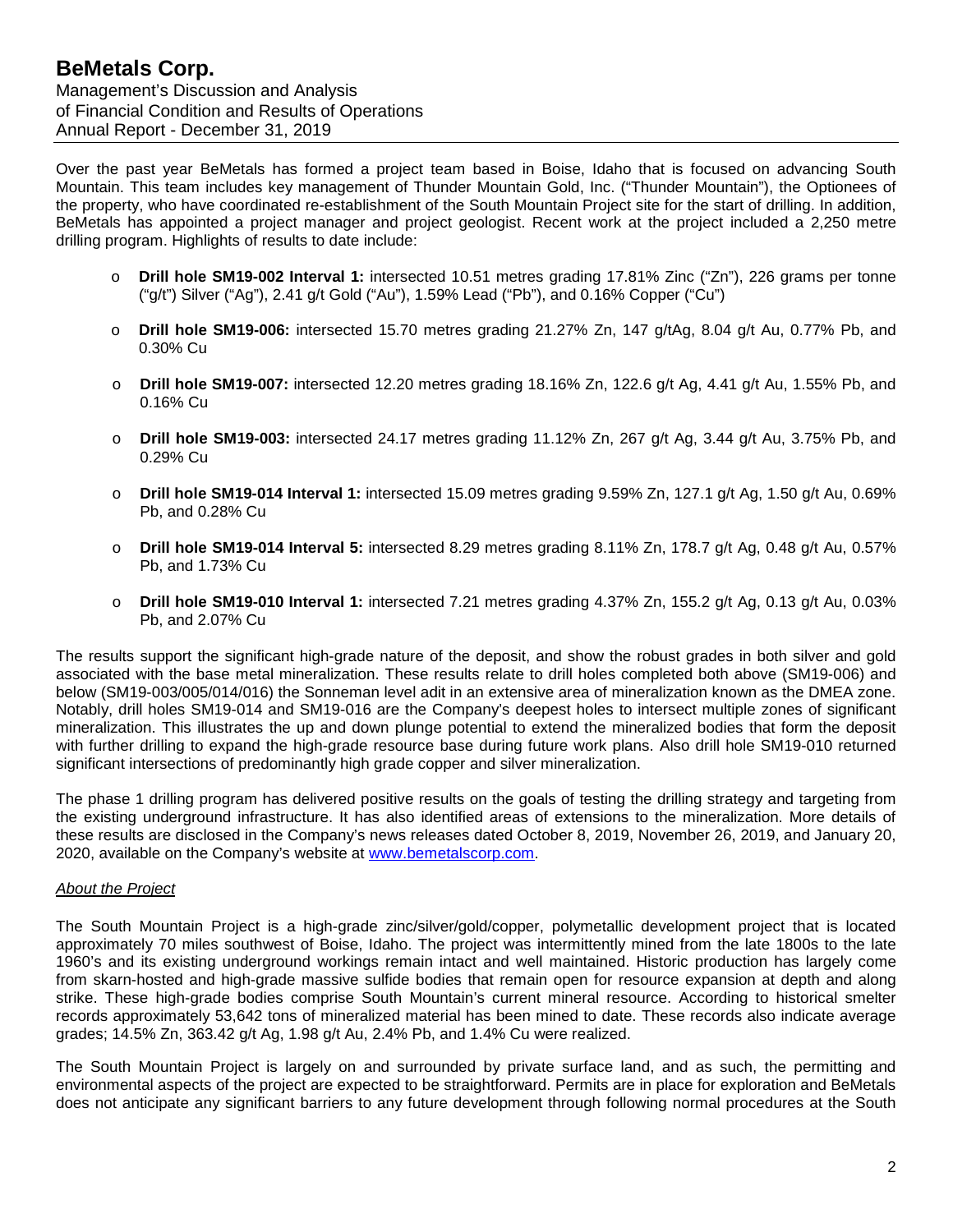Mountain Project. An independent technical report for the South Mountain Project for the current mineral resource, prior to the phase 1 drilling campaign, has been completed by Hard Rock Consulting, LLC, effective April 1, 2019, and is available on the Company's website at [www.bemetalscorp.com](http://www.bemetalscorp.com/) and under the Company's profile on SEDAR at [www.sedar.com.](http://www.sedar.com/)

# *Terms of the Agreement*

In February 2019, the Company entered into an option agreement (the "South Mountain Agreement") with Thunder Mountain and certain of its wholly-owned subsidiaries, to acquire up to a 100% interest in the South Mountain Project. In June 2019, the Company received final approval from the TSX-V of the option agreement and related transactions (the "South Mountain Transaction").

Under the terms of the South Mountain Agreement, the Company through its wholly owned subsidiary has the right to acquire from Thunder Mountain, all of its interest in the South Mountain Project over a two year period by way of acquiring 100% of the outstanding shares of South Mountain Mines Inc. ("SMMI"), a wholly owned subsidiary of Thunder Mountain (the "SMMI Acquisition"). SMMI currently holds a 75% interest in the South Mountain Project and has the right to acquire the remaining 25% upon satisfying a 5% Net Returns Royalty capped at US\$5,000,000 which is due on or before November 3, 2026.

In order to complete the SMMI Acquisition, the Company must:

- 1. Make an initial cash payment of US\$100,000 upon Thunder Mountain delivering voting support agreements from shareholders controlling over 50% of outstanding Thunder Mountain shares (completed); and
- 2. Upon satisfaction of certain conditions precedent, including receipt of TSX-V acceptance and all requisite Thunder Mountain shareholder approvals:
	- a. purchase 2.5 million shares of common stock of Thunder Mountain at US\$0.10 per share by way of private placement (completed); and
	- b. issue 10 million common shares of the Company to Thunder Mountain (completed);
- 3. Make four cash payments of US\$250,000 each on or before the 6, 12, 18 and 24 month anniversary of June 10, 2019, respectively (6 month anniversary payment completed); and
- 4. Complete a Preliminary Economic Assessment for the South Mountain Project; and
- 5. Make a final payment to Thunder Mountain consisting of cash, common shares of the Company, or a combination of both at the discretion of the Company. The final payment would be the greater of either US\$10 million or 20% of the after-tax net present value of the property as calculated in a Preliminary Economic Assessment study completed by an agreed independent author. The final payment would be decreased by US\$850,000 to account for certain cash payments previously made under items 1 and 2 above, the value of the 10 million BeMetals shares issued under item 2 above, as well as certain liabilities of SMMI to be assumed upon the SMMI Acquisition. The final payment is also capped at a maximum of 50% of the market capitalization of the Company as of the completion date of the SMMI Acquisition if applicable.

Pursuant to the South Mountain Agreement, BeMetals will have two years to complete the SMMI Acquisition (subject to extension in certain limited circumstances). BeMetals' wholly owned subsidiary will become the operator of the South Mountain Project upon the completion of certain conditions precedent and will solely fund the exploration programs and completion of the PEA.

#### *Summary of Exploration Expenses*

The following table summarizes the exploration costs associated with the Company's South Mountain Project as at December 31, 2019: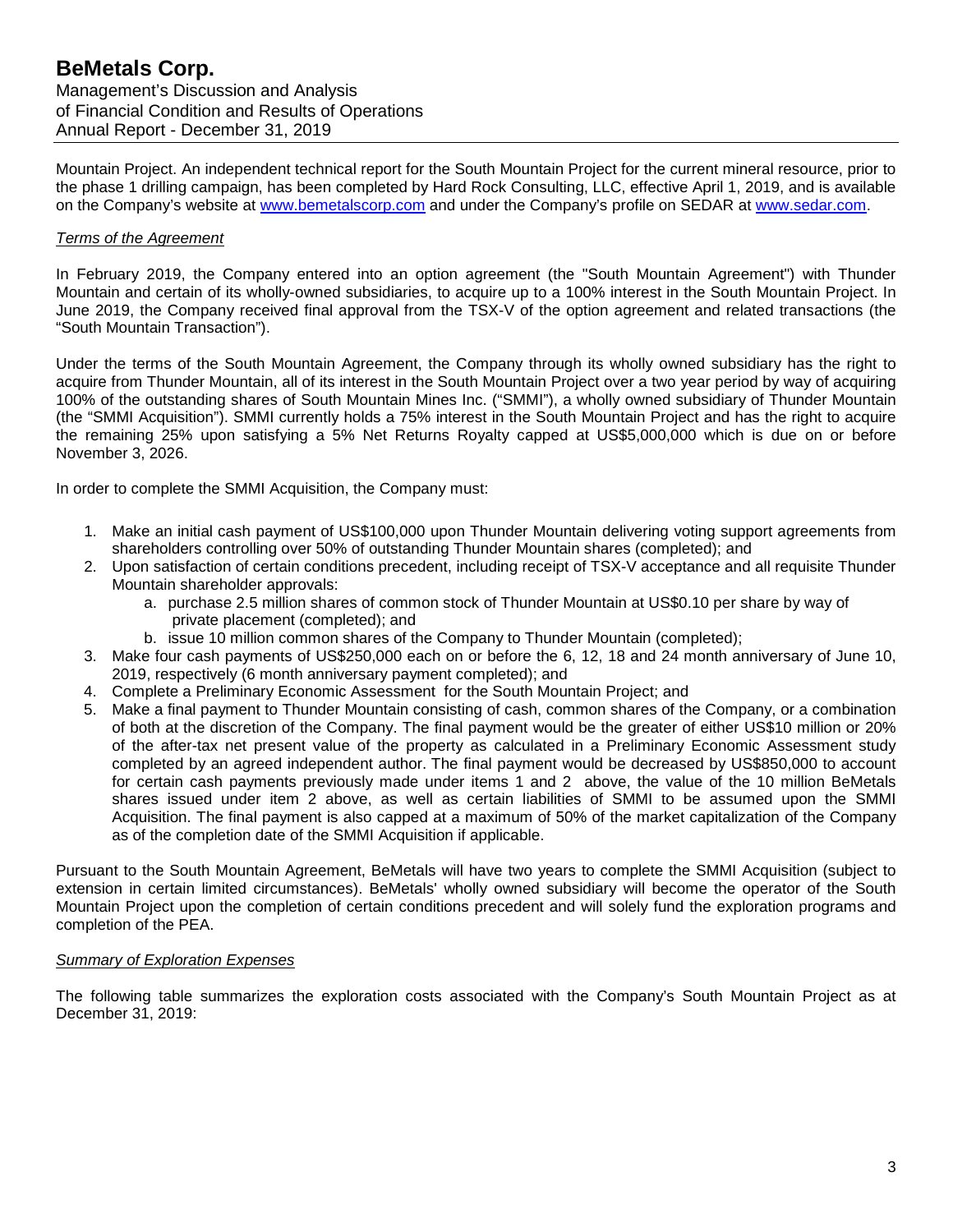# **BeMetals Corp.**

Management's Discussion and Analysis of Financial Condition and Results of Operations Annual Report - December 31, 2019

|                            | Mountain    | South   |
|----------------------------|-------------|---------|
|                            |             | Project |
| Balance December 31, 2018  | S           |         |
| Consulting & wages         | 648,493     |         |
| Drilling                   | 630,488     |         |
| Land fees/Lease payments   | 36,615      |         |
| Site logistics             | 280,525     |         |
| Underground infrastructure | 262,949     |         |
| Balance December 31, 2019  | \$1,859,070 |         |

# **Pangeni Copper Project**

### *Highlights*

In January 2019, BeMetals announced further encouraging copper geochemical results from its Phase 2 aircore drilling program at the Pangeni Copper Project. The Company has now completed two phases of aircore drilling, which has totaled some 3,600 metres in 113 boreholes on the property. Based on the combined aircore programs, BeMetals generated the following three high-priority drill targets:

- o **D2 Target:** the highest tenor copper sample from the aircore programs to date on the property, of 1,459 parts per million ("ppm") Cu in borehole D2-09. This sample is at a depth of 27 metres, some 3 metres below Kalahari sand.
- o **H1 Target:** as identified by aircore boreholes H1-05 and H1-07 that returned 703 ppm and 269 ppm Cu respectively where thickness of Kalahari cover on this line averages some 26 metres.
- o **E2 Target:** defined as a broad anomalous zone including 632 ppm, 565 ppm, and 530 ppm Cu from boreholes E2-05, E2-04 and E2-03 respectively. The Kalahari cover thickness across this line averages 24 metres.

In July 2019, the Company launched a core drilling program at the Pangeni Copper Project, comprising approximately six shallow boreholes to test the three targets generated by the aircore drilling programs. Between July 2 and August 23, 1,275 metres of core drilling was completed on the Project during the 2019 field season. The core was transported to the town of Kitwe in the Zambian Copperbelt for sampling. Full laboratory results were received in October, and quality assessments of the data completed. The results indicate a number of anomalous zones of predominantly copper sulphide mineralization are present at both the D2 and E2 targets. Highlights of the drilling results include:

- o **D2 Target**: Drill Hole D2-C1 intersected 5.50 metres grading 0.53% Cu Drill Hole D2-C2 intersected 5.56 metres grading 0.47% Cu
- o **E2 Target:** Drill Hole E2-C2 intersected 4.50 metres grading 0.39% Cu
	- o **Including**: 0.5 metres of 1.59% Cu & 0.5 metres grading 1.22% Cu

Importantly these intersections are related to broader zones of anomalous copper and associated with alteration minerals known to occur in copper deposits within the region. Twelve core holes have now been drilled on this 575km<sup>2</sup> property to date, including five drill holes completed in 2016, targeting four prospects, each separated by at least 7 kilometres. Eight of the total twelve diamond drill holes have, to date, returned significant copper sulphide mineralization. Exploration plans for the 2020 field season are being designed to likely focus on further aircore drilling at the D2, SW (E2) and CT targets to test for extensions and vectors towards higher grade copper mineralization at these prospects. The E2 target results represent a 600 metre northeast extension, of the previously drilled SW Target, under the Kalahari sand cover units. This consolidated SW (E2) prospect has now returned significant bedrock copper mineralization over some two kilometres of strike. More details of these results are disclosed in the Company's news release dated October 16, 2019 titled "BeMetals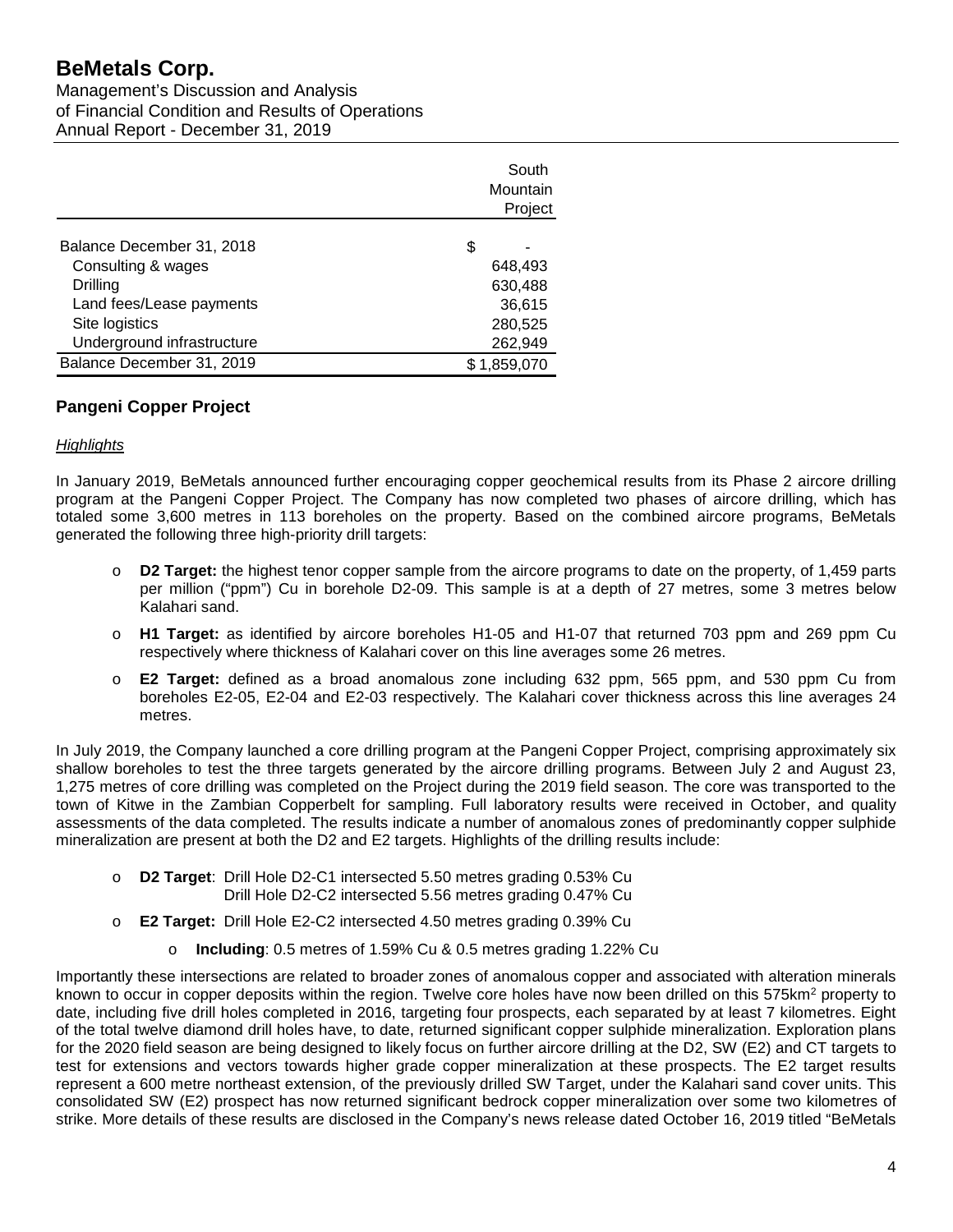Reports Encouraging Core Drilling Results from Pangeni Copper Exploration Project in Zambia" available on the Company's website at [www.bemetalscorp.com.](http://www.bemetalscorp.com/)

### *About the Project*

The Pangeni Copper Project is located on the western extension of the Zambian Copperbelt, within the Lufilian Arc, underlain by Katangan Supergroup metasediments situated unconformably on basement schists and gneisses, which are covered by a thin veneer of Kalahari sands. The open pit Sentinel Copper Mine is operated by First Quantum Minerals Ltd. some 130 kilometres to the northeast of the Pangeni Project. A number of major international mining companies have identified this region of the Zambian Copperbelt to be prospective for the discovery of tier one copper mines and are also conducting extensive exploration work in this area.

The Pangeni Project property is geologically prospective for the following deposit types; Basement-hosted Cu (analogues: the Lumwana Deposit, Nyungu Prospect), Sediment-hosted stratiform Cu-Co (analogues: Nchanga, Konkola, Nkana, and Mufulira Deposits), other Domes Region Deposits e.g. Sentinel, and Kansanshi and DRC Copperbelt Deposits e.g. Lonshi, Frontier, Kamoa-Kakula).

An independent technical report for the Pangeni Copper Project, prior to the 2019 drilling campaign, has been completed by African Mining Consultants Limited, effective April 10, 2018, and is available on the Company's website at [www.bemetalscorp.com](http://www.bemetalscorp.com/) and under the Company's profile on SEDAR at [www.sedar.com.](http://www.sedar.com/)

### *Terms of the Agreement*

In February 2018, further to a November 2017 letter agreement, the Company confirmed the agreement (the "Pangeni Agreement") with Copper Cross Zambia Limited (the "Pangeni Vendor") for the right to acquire up to a 72% interest in the Pangeni Copper Project. In July 2018, the Company received final approval from the TSX-V of the option agreement and related transactions. In January 2020, certain amendments were made to the Pangeni Agreement.

Under the terms of the Pangeni Agreement, and including the January 2020 amendments, to complete the acquisition of the initial 67.5% interest in the Pangeni Copper Project, the Company must:

before the second anniversary in February 2020:

- 1. make cash payments of US\$250,000 (completed as at the date of this report) (US\$150,000 completed as at December 31, 2019 (CA\$194,455)); and
- 2. issue a total of 780,500 common shares (completed as at the date of this report) (300,000 common shares issued as at December 31, 2019);

and before December 31, 2020:

3. expend US\$2.5 million in exploration work which is a firm obligation under the Pangeni Agreement and is required to be satisfied by either expenditures on exploration activities or by cash payments to the Pangeni Vendor (US\$1,476,095 advanced) (C\$1,943,235). Any shortfall as at December 31, 2020, will be satisfied through the issuance of common shares of BeMetals;

and then, before the fifth anniversary in February 2023:

- 4. complete a preliminary economic assessment; and
- 5. make a further cash payment of US\$450,000 (a portion of which may be paid in common shares at the option of the Company); and
- 6. make a payment of US\$700,000 as an advanced royalty reduction payment.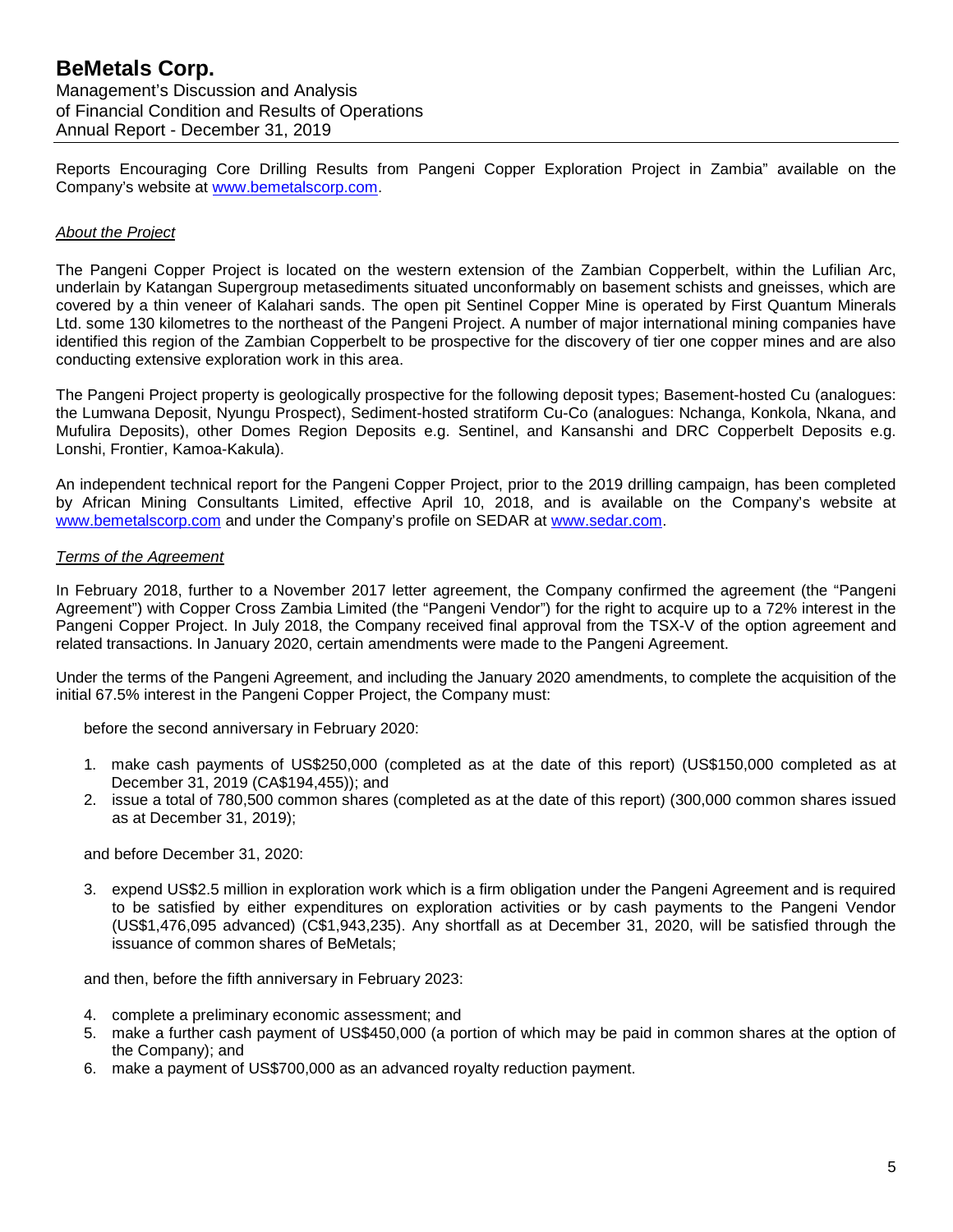Following acquisition of the initial 67.5% interest the Company can acquire an additional 4.5% interest by completing a feasibility study and making a further cash payment of US \$750,000 (a portion of which may be paid in common shares of BeMetals at the option of the Company).

At the commencement of the mine development phase, and following a feasibility study, a one-off milestone payment would be payable, based upon total proven and probable mineral reserves, as follows: US\$2 million if less than 500 kilotonnes ("kt") contained copper, US\$3 million if the contained copper is between 500 kt and 1,000kt, and US\$6 million if greater than 1,000kt contained copper. Upon commencement of production, Pangeni Mineral Resources Limited is entitled to a 3% Net Smelter Royalty (which may be reduced to 2.5% following the US\$700,000 royalty reduction payment above and further reduced to 1% following an additional royalty reduction payment by the Company, determined by an internationally recognised valuator, which is not to exceed US\$3.3 million).

### *Summary of Exploration Expenses*

The following table summarizes the advances & expenditures associated with the Company's Pangeni Copper Project expenditure commitment as at December 31, 2019:

|                                       | Pangeni<br>Copper<br>Project |
|---------------------------------------|------------------------------|
| Balance December 31, 2018             | \$<br>901.674                |
| Consulting & wages                    | 150,201                      |
| Drilling                              | 664,710                      |
| Licenses/Permitting                   | 22,062                       |
| Site logistics                        | 146,141                      |
| Balance December 31, 2019             | 1,884,788                    |
| Advances unspent at December 31, 2019 | 58,447                       |
| Balance December 31, 2019             | \$1.943.235                  |

# **Overall Performance and Results of Operations**

Total assets increased to \$10,894,168 at December 31, 2019, from \$3,840,480 at December 31, 2018. The most significant assets at December 31, 2019, were cash of \$1,212,885 (December 31, 2018: \$342,849), investments of \$253,266 (December 31, 2018: \$nil), exploration and evaluation assets of \$6,293,258 (December 31, 2018: \$3,456,132), and Option – South Mountain of \$3,056,240 (December 31, 2018: \$nil).

# *Three months ended December 31, 2019 and 2018*

Loss and comprehensive loss for the three months ended December 31, 2019, decreased by \$158,297 from \$417,034 for the three months ended December 31, 2018, to \$258,737 for the three months ended December 31, 2019. The decrease in loss and comprehensive loss is largely due to an increase of \$151,415 in foreign exchange gain. Foreign exchange gains of \$19,768 were recorded for the three months ended December 31, 2019, compared to foreign exchange loss of \$131,647 for the three months ended December 31, 2018.

Unrealized loss on FVOCI investments of \$61,255 was recorded during the three months ended December 31, 2019 (2018: \$nil).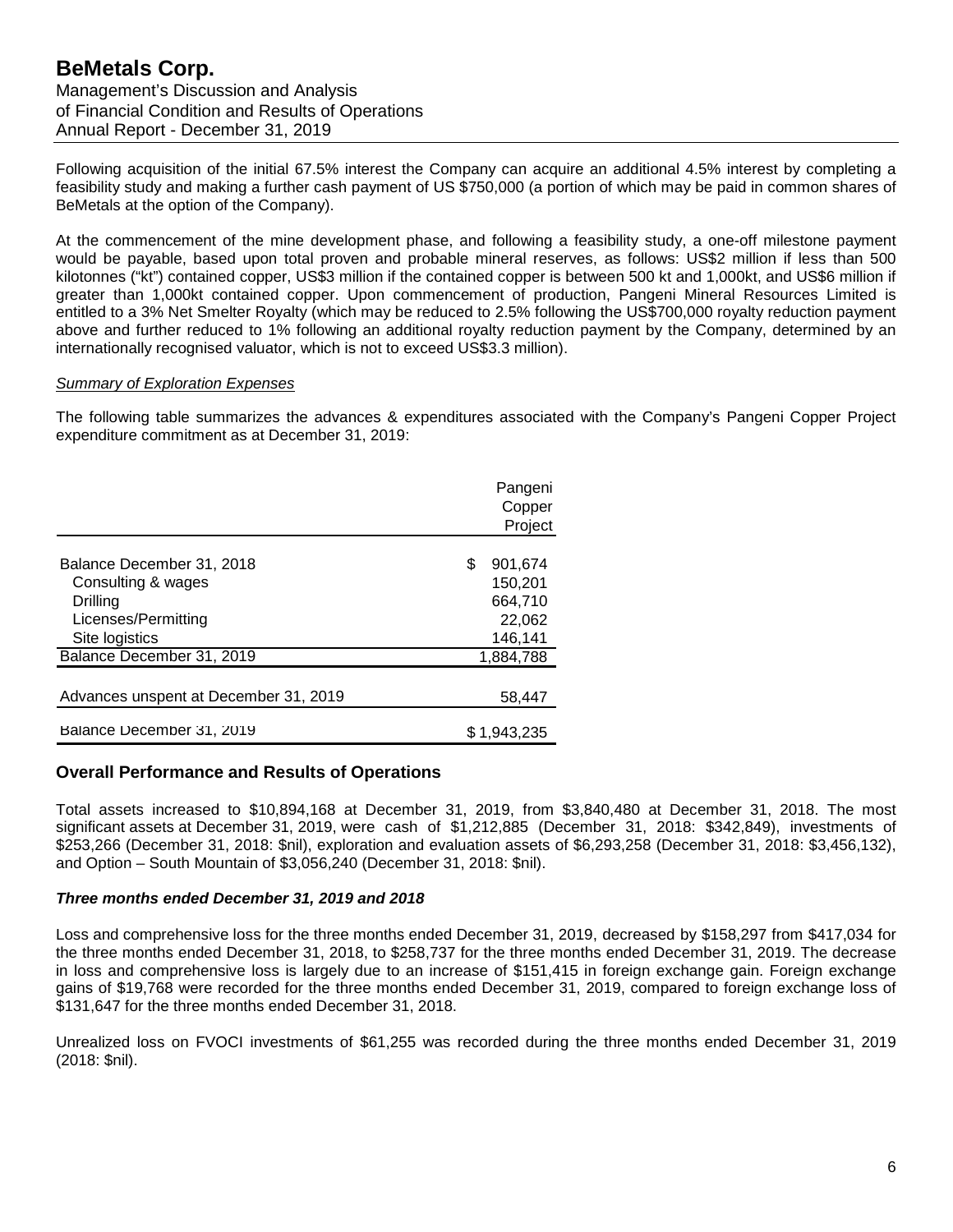### *Year ended December 31, 2019 and 2018*

Loss and comprehensive loss for the year ended December 31, 2019, decreased by \$112,378 from \$1,009,804 for the year ended December 31, 2018, to \$897,426 for the year ended December 31, 2019. The decrease in loss and comprehensive loss is largely due to a decrease of \$161,357 in professional fees. Professional fees of \$43,336 were recorded for the year ended December 31, 2019, compared to professional fees of \$204,693 for the year ended December 31, 2018.

Unrealized loss on FVOCI investments of \$81,459 was recorded during the year ended December 31, 2019 (2018: \$nil).

# **Liquidity, Capital Resources, and Going Concern**

As at December 31, 2019, the Company had a working capital deficit of \$100,778. The Company has incurred negative cash flows from operations of \$805,584 and recorded a loss of \$815,967 for the year ended December 31, 2019 (December 31, 2018: negative cash flows from operations of \$821,627, and loss of \$1,009,804, respectively), and has an accumulated deficit of \$4,613,869 as at December 31, 2019 (December 31, 2018: \$3,797,902). The Company does not currently have a source of revenue. The Company will need to raise additional funds within the next twelve months to meet its commitments and growth strategy. Although the Company has been successful in the past in obtaining financing, there is no assurance that it will be able to obtain adequate financing in the future or that such financing will be on terms that are acceptable to the Company (see 'Risks and Uncertainties' below). The material uncertainty of the Company's success in raising additional capital funding casts significant doubt on the Company's ability to continue as a going concern.

The Company has no bank debt or banking credit facilities in place.

# **Selected Annual Information**

|                                                                            |                            | Year ended<br>December 31,<br>2019 |                     | Year ended<br>December 31,<br>2018 | Year ended<br>December 31,<br>2017 |
|----------------------------------------------------------------------------|----------------------------|------------------------------------|---------------------|------------------------------------|------------------------------------|
| Total assets                                                               | \$                         | 10,894,168                         |                     | \$<br>3,840,480                    | \$<br>148,999                      |
| Loss and comprehensive loss                                                | \$                         | (897, 426)                         |                     | \$<br>(1,009,804)                  | \$<br>(1,787,790)                  |
| Basic and diluted loss per share                                           | \$                         | (0.01)                             |                     | \$<br>(0.02)                       | \$<br>(0.03)                       |
| <b>Summary of Quarterly Results</b>                                        | Q4<br>2019                 |                                    | Q3<br>2019          | Q <sub>2</sub><br>2019             | Q1<br>2019                         |
| Revenue<br>Loss and comprehensive loss<br>Basic and diluted loss per share | \$<br>(258, 737)<br>(0.00) | \$<br>(113, 788)                   | (0.00)              | \$<br>(358, 701)<br>(0.00)         | \$<br>(166, 200)<br>(0.00)         |
|                                                                            | Q4<br>2018                 |                                    | Q3<br>2018          | Q <sub>2</sub><br>2018             | Q1<br>2018                         |
| Revenue<br>Loss and comprehensive loss<br>Basic and diluted loss per share | \$<br>(417, 034)<br>(0.01) | \$                                 | (99, 801)<br>(0.00) | \$<br>(317, 885)<br>(0.01)         | \$<br>(175, 084)<br>(0.00)         |

The increase in loss and comprehensive loss for Q2 2018 was primarily the result of share-based compensation. The increase in loss and comprehensive loss for Q4 2018 was primarily the result of foreign exchange loss and share-based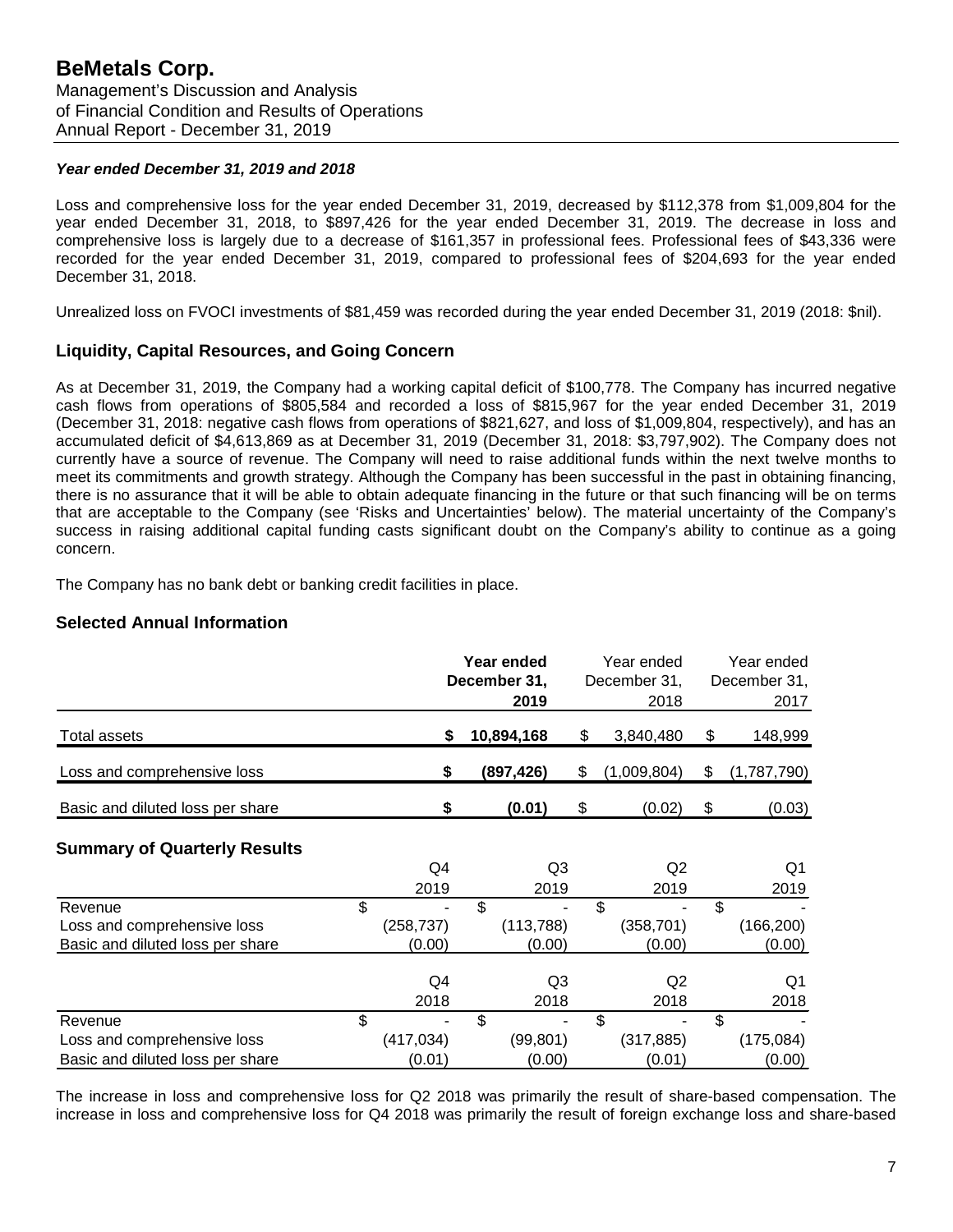compensation. The increase in loss and comprehensive loss for Q2 2019 was primarily the result of unrealized loss on FVOCI instruments.

# **Outstanding Share Data**

#### *Issued and fully paid common shares*

In February 2020, the Company issued 480,500 common shares to the Pangeni Vendor.

As at the date of this report, there were 105,407,940 common shares issued and outstanding.

#### *Escrowed shares*

Certain shares are held in escrow pursuant to a December 2009 escrow agreement, as supplemented in July 2018. These escrowed shares are being released in semi-annual tranches until July 2021.

As at the date of this report, 6,992,352 shares remain in escrow.

#### *Warrants*

As at the date of this report, there were 6,249,993 warrants outstanding.

#### *Share options*

In January 2020, the Company granted an aggregate of 3,600,000 share options to officers and consultants of the Company, exercisable at a price of \$0.235 per share until January 7, 2030, vesting over a period of two years.

In February 2020, the Company granted an aggregate of 150,000 share options to a consultant of the Company, exercisable at a price of \$0.235 per share until January 7, 2030, vesting over a period of two years.

As at the date of this report, there were 9,270,000 share options outstanding.

# **Related Party Transactions**

Key management personnel include those persons having authority and responsibility for planning, directing and controlling the activities of the Company as a whole. The Company has determined that key management personnel consist of members of the Company's Board of Directors and corporate officers.

During the year ended December 31, 2019, key management personnel compensation, including directors and officers, was comprised of \$463,500 (December 31, 2018: \$524,247), of which \$164,310 related to share-based compensation and \$299,190 related to salaries and benefits (December 31, 2018: \$297,082 and \$227,165, respectively).

# **Outlook**

Due to the outbreak of the Covid-19 pandemic around the world in early 2020 and its impact on the global economic and business environment, the Company expects to delay the commencement of its planned drilling programs at both the South Mountain and Pangeni projects. In both the United States and in Zambia, certain precautions are being undertaken by each country to reduce the spread of the Covid-19 virus at this time.

Based on the success of the diamond drilling program at the South Mountain Project in 2019, and subject to the Company's ability to raise the necessary financing, the Company looks forward to following up with a phase 2 underground drill program in 2020 to provide an increase in the mineralized tonnage with a revised resource estimate anticipated by the end of the year. This will be incorporated into a preliminary economic assessment expected to be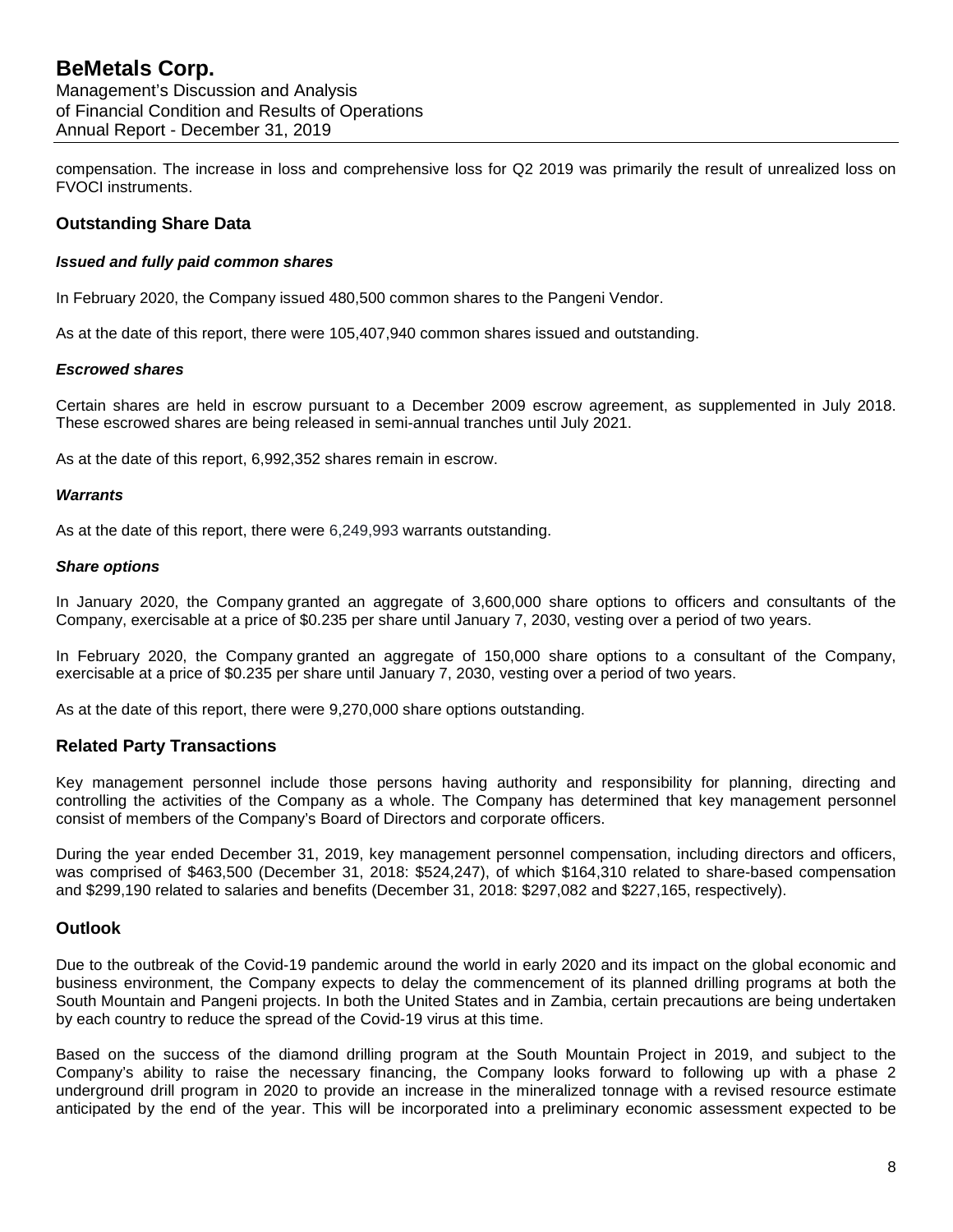completed in the first half of 2021. Metallurgical testing and the collection of certain baseline environmental data for project permitting are also expected to be conducted this year

At the Pangeni Copper Project, the Company expects to move forward with a third phase of aircore drilling to vector in on high-grade copper mineralization on the property to generate targets for the Company's second phase of core drilling. BeMetals is currently working with its partners, Copper Cross Zambia Limited and Pangeni Mineral Resources Limited, to plan the 2020 exploration program.

The Company intends to continue to deliver on its goals for the advanced exploration and development of our high-grade South Mountain Polymetallic Project in Idaho as well as progressing the Pangeni Copper Exploration in the prolific Zambian Copperbelt. In addition, once identified BeMetals plans to secure gold opportunities which complement our current projects and strengthen the Company for future growth. BeMetals sees this addition of gold opportunities to its growth strategy as an important enhancement for the Company. This strategy will benefit directly from the experience, extensive global network, and the exceptional success of the Company's directors and key advisors in the gold sector.

BeMetals' overall objective is to become a significant base and precious metals producer through the acquisition of quality exploration, development and production stage projects. This strategy is directed by the Board, key members of which have an extensive, proven track record in delivering considerable value in the mining sector through the discovery and building of mines. The Board, its advisors, and senior management also provide outstanding deal flow of project opportunities to the Company based upon an extensive international minerals business network of contacts.

# **Critical Accounting Policies and Estimates**

The Company has prepared the accompanying financial statements in accordance with IFRS. Significant accounting policies are described in Note 3 of the Company's financial statements as at and for the year ended December 31, 2019, except for newly adopted accounting policies as noted below.

The preparation of financial statements in conformity with IFRS requires management to make estimates and assumptions that affect the reported amounts of assets and liabilities and disclosure of contingent assets and liabilities at the date of the financial statements and the reported amounts of expenses during the reporting period. Actual outcomes could differ from these estimates.

# **Recently Adopted Accounting Standards**

Effective January 1, 2019, the Company adopted IFRS 16 – Leases ("IFRS 16"). IFRS 16 replaces IAS 17 – Leases. The new standard eliminates the classification of leases as either operating or finance leases for a lessee. Instead, all leases are capitalized by recognizing the present value of lease payments and recognizing an asset and a financial liability representing an obligation to make future lease payments. The Company does not have any lease arrangements.

# **Financial Instruments and Financial Risk Management**

# *Financial Risk Management*

Cash and cash equivalents, deposits, amounts receivable, and trade and other accounts payable are held at amortized cost which approximates fair value due to the short-term nature of these instruments. Common shares of publicly traded companies included in investments are classified as FVOCI. The South Mountain Option is classified as FVTPL.

# *Financial Instrument Risk Exposure*

The Company is exposed in varying degrees to a variety of financial instrument related risks. The type of risk exposure and the way in which such exposure is managed is provided as follows: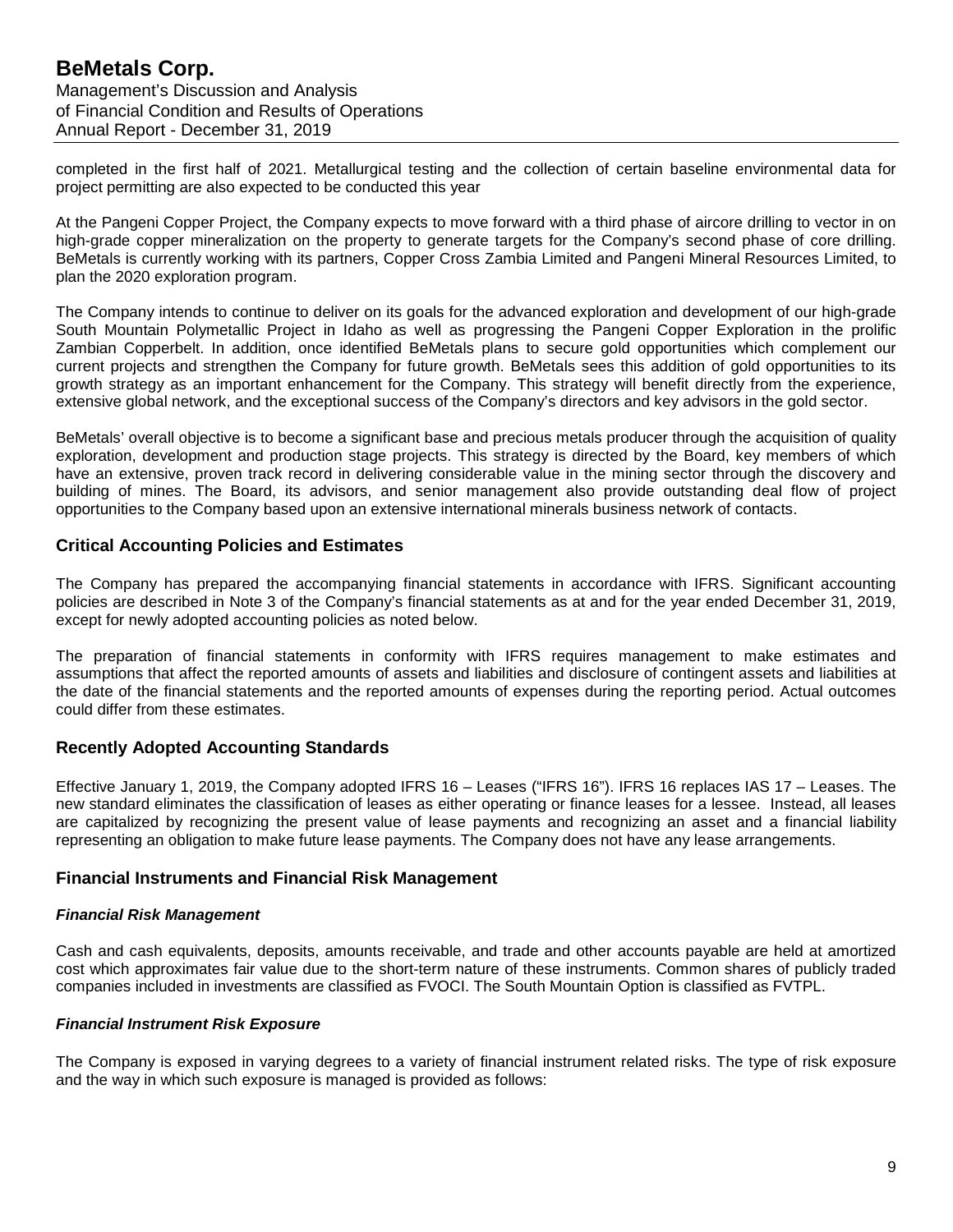### **Credit risk**

Credit risk arises from the potential for non-performance by counterparties of contractual financial obligations. The Company's exposure to credit risk is on its cash and amounts receivable. The Company reduces its credit risk by maintaining its bank accounts at a large international financial institution. The maximum exposure to credit risk is equal to the carrying value of these financial assets.

#### **Liquidity risk**

Liquidity risk is the risk that the Company will not be able to meet its financial obligations as they fall due. The Company has a planning and budgeting process in place to help determine the funds required to support the Company's normal operating requirements on an ongoing basis. The Company attempts to ensure there is sufficient access to funds to meet on-going business requirements, taking into account its current cash position and potential funding sources. As at December 31, 2019, the Company had current liabilities of \$1,392,182 and a working capital deficit of \$100,778.

The Company also has commitments or option payments arising in 2020 and 2021 as outlined in the South Mountain and Pangeni projects discussions earlier in this report.

#### **Foreign currency risk**

Foreign currency risk is the risk that the fair values of future cash flows of a financial instrument will fluctuate because they are denominated in currencies that differ from the Company's functional currency. The Company's reporting currency is the Canadian dollar and major purchases are transacted in Canadian and US dollars. A portion of the Company's exploration and evaluation expenditures are incurred in Zambia, but are predominantly transacted in US dollars. The Company maintains Canadian and US dollar bank accounts in Canada. The Company is subject to gains and losses from fluctuations in the US dollar against the Canadian dollar. The Company held a net monetary liability position of \$592,110 in US dollars as of December 31, 2019, with the effect on profit or loss before tax of a 10% fluctuation to the CAD dollar being \$59,211.

#### **Interest rate risk**

Interest rate risk is the risk that the fair value of future cash flows of a financial instrument will fluctuate because of changes in market interest rates. The Company's exposure to interest rate risk relates to its ability to earn interest income on cash balances at variable rates. Changes in short term interest rates will not have a significant effect on the fair value of the Company's cash account.

#### **Price risk**

The Company's ability to raise capital to fund exploration or development activities is subject to risk associated with fluctuations in the market prices of base and precious metals including copper, zinc, silver, gold, and lead, and the outlook for these metals. The Company does not have any hedging or other derivative contracts respecting its operations. In addition, the Company's investments which are comprised of publicly traded equity securities are subject to price risk.

Market prices for metals historically have fluctuated widely and are affected by numerous factors outside of the Company's control, including, but not limited to, levels of worldwide production, short-term changes in supply and demand, industrial and retail demand, central bank lending, and forward sales by producers and speculators. The Company has elected not to actively manage its commodity price risk, as the nature of the Company's business is in exploration.

Equity price risk is defined as the potential adverse impact on the Company's earnings due to movements in individual equity prices or general movements in the level of the stock market. The Company closely monitors individual equity movements, and the stock market to determine the appropriate course of action to be taken by the Company.

The Company is exposed to price risk with respect to its investment in THMG.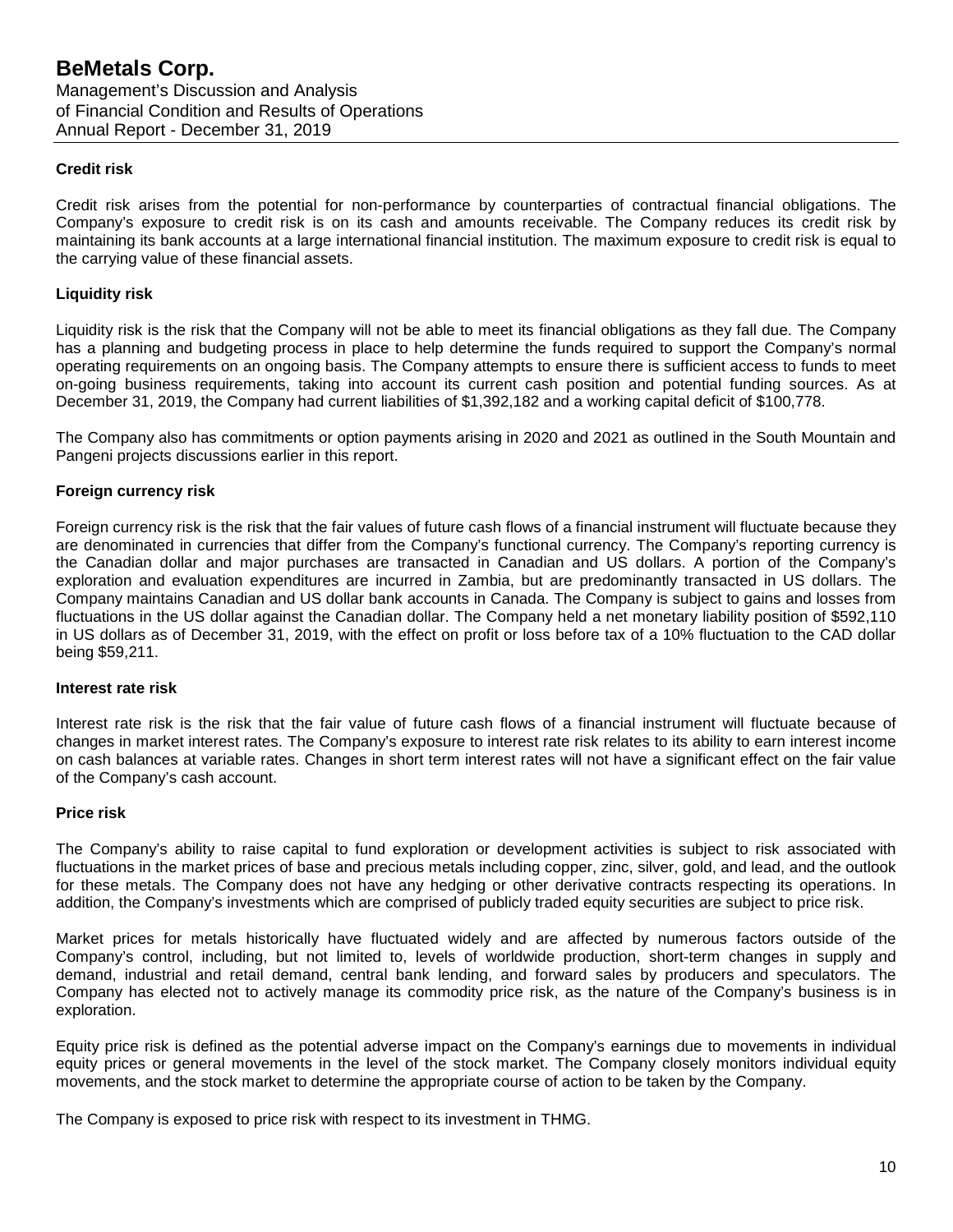# **Risks and Uncertainties**

The risk factors described below summarize and supplement the risk factors contained in the Company's filing statement dated July 18, 2018, (the "Filing Statement") and available on SEDAR at [www.sedar.com,](http://www.sedar.com/) and should be read in conjunction with the more detailed risk factors outlined in the Filing Statement:

The Company is engaged in the acquisition and exploration of natural resource properties, an inherently risky business, and there is no assurance that economically recoverable resources will ever be discovered and subsequently put into production. Most exploration projects do not result in the discovery of economically recoverable resources.

Exploration activities require large amounts of capital. There is a risk that during the current difficult economic situation the Company will not be able to raise sufficient funds to finance its projects to a successful development and production stage. While the Company's management and technical team carefully evaluate all potential projects prior to committing the Company's participation and funds, there is a high degree of risk that the Company's exploration efforts will not result in discovering economically recoverable resources. The Company depends on the business and technical expertise of its management team and there is little possibility that this dependence will decrease in the near term.

There is no guarantee that the Company will exercise its option pursuant to the Pangeni Agreement and/or South Mountain Agreement. The completion and exercise of one or both of those options is affected by the success of the Company's exploration efforts and is contingent upon certain conditions precedent as well as the price of metals which are affected by numerous factors including inflation, investor speculative activities, relative exchange rate of the U.S. dollar to other currencies, global and regional demand and production, global and regional political and economic conditions, and production costs in major producing regions. These factors are beyond the Company's control and are impossible to predict.

#### *New diseases and epidemics (such as COVID-19) may adversely impact the Company's business*

In March 2020, the World Health Organization declared a global pandemic related to the novel coronavirus (COVID-19). The expected impact and extent of the spread of COVID-19, and the duration and intensity of resulting global business disruption and related financial and social impact, are uncertain, and such adverse effects are likely to be material. The mineral exploration sector is expected to be impacted significantly as many local and regional governments have issued public health orders in response to COVID-19, including restricting the movement of people, which could impact the Company's ability to access its properties and undertake exploration programs in the anticipated timeframes.

The actual and threatened spread of COVID-19 globally could adversely affect global economies and financial markets resulting in a prolonged economic downturn and a decline in commodity prices and the value of the Company's share price. The extent to which COVID-19 (or any other disease, epidemic or pandemic) impacts business activity or financial results, and the duration of any such negative impact, will depend on future developments, which are highly uncertain and cannot be predicted, including new information which may emerge concerning COVID-19 and the actions required to contain or treat its impact, among others.

# **Management's Report on Internal Control over Financial Reporting**

In connection with National Instrument ("NI") 52-109 (Certification of Disclosure in Issuer's Annual and Interim Filings) adopted in December 2008 by each of the securities commissions across Canada, the Chief Executive Officer and Chief Financial Officer of the Company will file a Venture Issuer Basic Certificate with respect to the financial information contained in the unaudited condensed interim consolidated financial statements and the audited annual consolidated financial statements and respective accompanying Management's Discussion and Analysis. The Venture Issuer Basic Certification does not include representations relating to the establishment and maintenance of disclosure controls and procedures and internal control over financial reporting, as defined in NI 52-109.

Additional information relating to the Company is available on SEDAR at [www.sedar.com.](http://www.sedar.com/)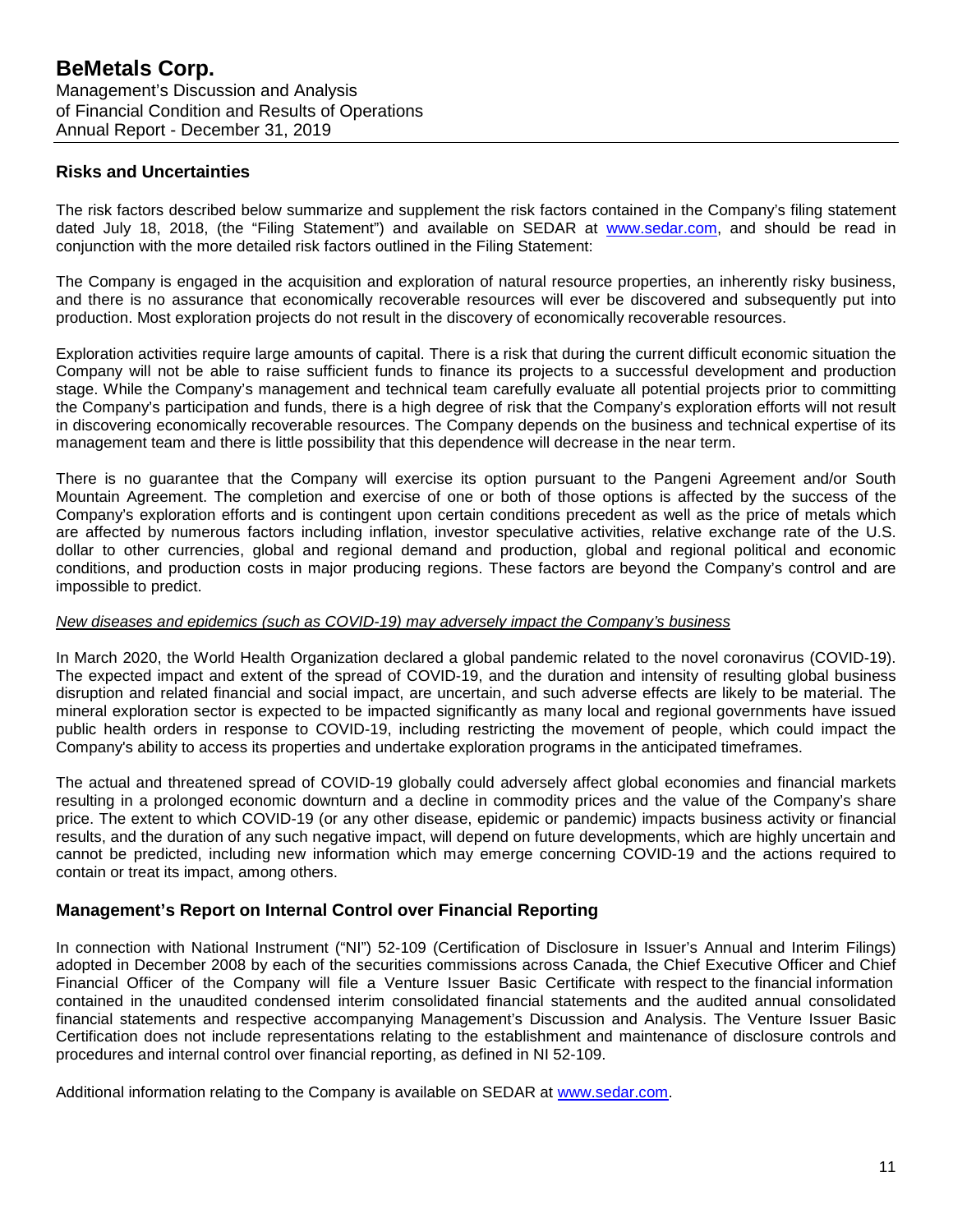### **Qualified Person**

The technical information included in this MD&A has been reviewed and approved by John Wilton, CGeol FGS, the Company's CEO and President and a "Qualified Person" as defined by National Instrument 43-101 standards.

### **Caution Regarding Forward Looking Information**

This Management Discussion and Analysis may contain certain "forward-looking statements" within the meaning of Canadian securities legislation. Forward-looking statements are statements that are not historical facts; they involve predictions, expectations, beliefs, plans, projections, objectives, assumptions or future events or performance and are generally, but not always, identified by the words "expects", "plans", "anticipates", "believes", "intends", "estimates", "projects", "aims", "potential", "goal", "objective", "prospective", and similar expressions, or that events or conditions "will", "would", "may", "can", "could" or "should" occur. Forward-looking statements are based on the beliefs, estimates and opinions of the Company's management on the date the statements are made and they include a number of known and unknown risks and uncertainties and other factors. Consequently, there can be no assurances that such statements will prove to be accurate and actual results and future events could differ materially from those anticipated in such statements.

The following table outlines certain significant forward-looking statements contained in this MD&A and provides the material assumptions used to develop such forward-looking statements and material risk factors that could cause actual results to differ materially from the forward-looking statement:

| <b>Forward</b><br>looking<br>information                                                                                                                      | <b>Assumptions</b>                                                                                                                                                                                                                                                                                                                                                                                                                                                                                                                                                                                                                                                                                                                                                                                                                       | <b>Risk Factors</b>                                                                                                                                                                                                                                                                                                                                                                                                                                                                                                                                                                                                                                                                        |
|---------------------------------------------------------------------------------------------------------------------------------------------------------------|------------------------------------------------------------------------------------------------------------------------------------------------------------------------------------------------------------------------------------------------------------------------------------------------------------------------------------------------------------------------------------------------------------------------------------------------------------------------------------------------------------------------------------------------------------------------------------------------------------------------------------------------------------------------------------------------------------------------------------------------------------------------------------------------------------------------------------------|--------------------------------------------------------------------------------------------------------------------------------------------------------------------------------------------------------------------------------------------------------------------------------------------------------------------------------------------------------------------------------------------------------------------------------------------------------------------------------------------------------------------------------------------------------------------------------------------------------------------------------------------------------------------------------------------|
| The Company's<br>anticipated<br>plans, costs,<br>timing and<br>capital for future<br>development of<br>the Company's<br>mineral<br>exploration<br>properties. | Financing will be available for future exploration and<br>development of the Company's properties; the<br>actual results of the Company's exploration and<br>development activities will be favourable;<br>exploration and development costs will not exceed<br>the Company's expectations; the Company will be<br>able to retain and attract skilled staff, all requisite<br>regulatory and governmental approvals for<br>exploration projects and other operations will be<br>received on a timely basis upon terms acceptable to<br>the Company, and applicable political and economic<br>conditions are favourable to the Company; the price<br>of precious and base metals and applicable interest<br>and exchange rates will be favourable to the<br>Company; no title disputes exist with respect to the<br>Company's properties. | Precious and base metals price volatility;<br>uncertainties involved in interpreting<br>geological data and confirming title to<br>acquired properties; the possibility that<br>future exploration results will not be<br>consistent with the Company's<br>expectations; availability of financing for<br>and actual results of the Company's<br>exploration and development activities;<br>increases in costs; environmental<br>compliance and changes in environmental<br>and other local legislation and regulation;<br>interest rate and exchange rate fluctuations;<br>changes in economic and political<br>conditions; the Company's ability to retain<br>and attract skilled staff. |
| The Company's<br>ability to carry<br>out anticipated<br>exploration on<br>its mineral<br>exploration<br>properties.                                           | The operating and exploration activities of the<br>Company for the next twelve months and the costs<br>associated therewith, will be consistent with the<br>Company's current expectations; debt and equity<br>markets, exchange and interest rates and other<br>applicable economic conditions are favourable to<br>the Company.                                                                                                                                                                                                                                                                                                                                                                                                                                                                                                        | Changes in debt and equity markets; timing<br>and availability of external financing on<br>acceptable terms; increases in costs;<br>environmental compliance and changes in<br>environmental and other local legislation<br>and regulation; interest rate and exchange<br>rate fluctuations; changes in economic<br>conditions.                                                                                                                                                                                                                                                                                                                                                            |